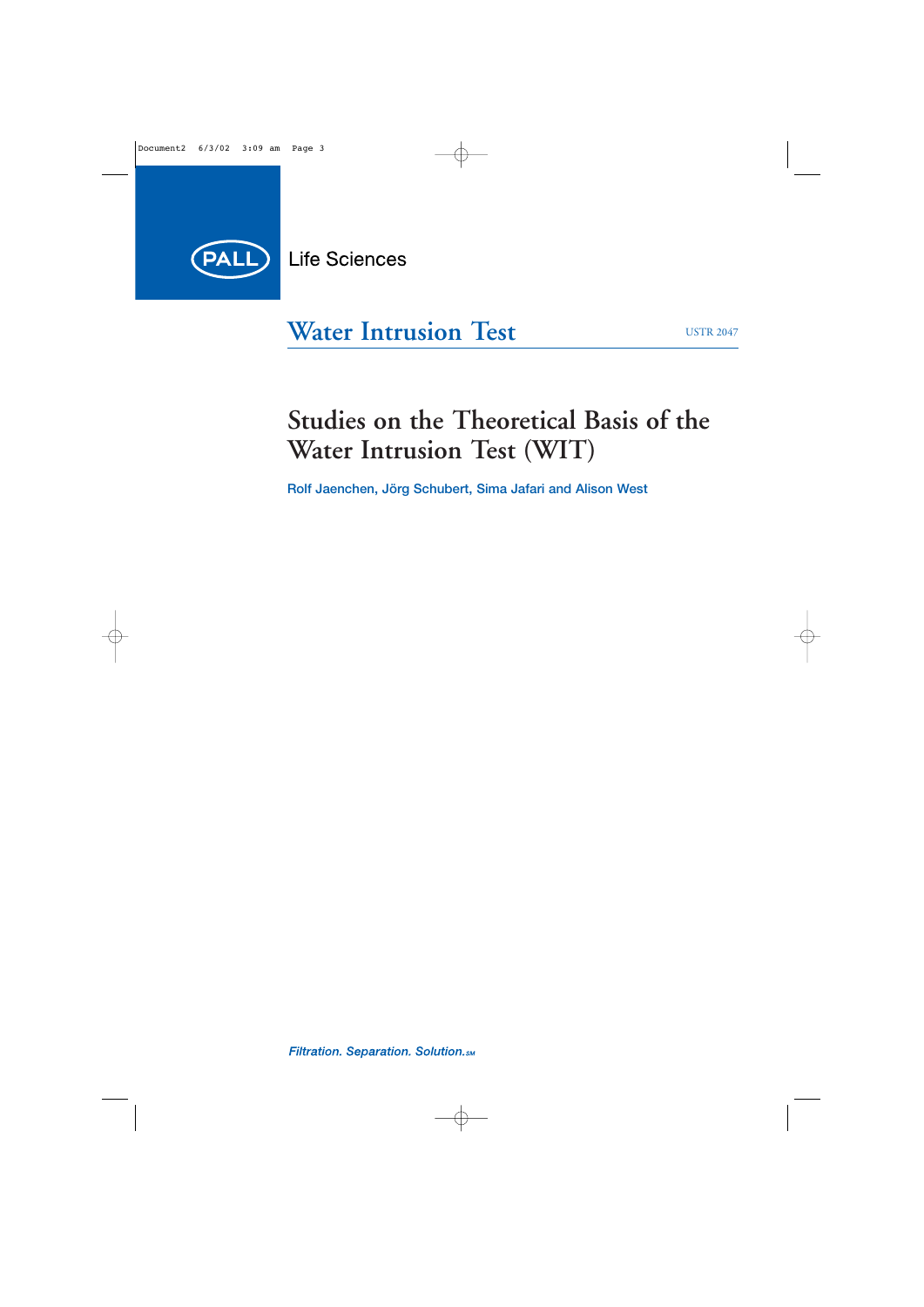# **CONTENTS**

|                                                                                                                                                                                                                                                                                                                                                                                                                                  |                                                                                                        | 3 |
|----------------------------------------------------------------------------------------------------------------------------------------------------------------------------------------------------------------------------------------------------------------------------------------------------------------------------------------------------------------------------------------------------------------------------------|--------------------------------------------------------------------------------------------------------|---|
| Studies on the Theoretical Basis of the Water Intrusion Test (WIT)<br>Summary<br>Introduction<br><b>Material and Methods</b><br><b>Filter Assembly</b><br>1.<br>Flow Measuring instrument<br>2.<br>3.<br>Water<br>Temperature<br>4.<br><b>Results</b><br>Effect of pressure on water flow through a hydrophobic filter<br>Measurement of Flow with Time<br>Comparison of the flow measured upstream and downstream of the filter | 3<br>3                                                                                                 |   |
|                                                                                                                                                                                                                                                                                                                                                                                                                                  |                                                                                                        | 5 |
|                                                                                                                                                                                                                                                                                                                                                                                                                                  |                                                                                                        | 5 |
|                                                                                                                                                                                                                                                                                                                                                                                                                                  |                                                                                                        | 6 |
|                                                                                                                                                                                                                                                                                                                                                                                                                                  |                                                                                                        | 6 |
|                                                                                                                                                                                                                                                                                                                                                                                                                                  |                                                                                                        | 6 |
|                                                                                                                                                                                                                                                                                                                                                                                                                                  | 7<br>$\overline{7}$<br>8<br>9<br>9<br>11<br>12<br>13<br>14<br>15                                       |   |
|                                                                                                                                                                                                                                                                                                                                                                                                                                  |                                                                                                        |   |
|                                                                                                                                                                                                                                                                                                                                                                                                                                  |                                                                                                        |   |
|                                                                                                                                                                                                                                                                                                                                                                                                                                  |                                                                                                        |   |
|                                                                                                                                                                                                                                                                                                                                                                                                                                  | Influence of Impermeable Barrier at Gas/Liquid Interface and of the aeration of water on the Flow rate |   |
|                                                                                                                                                                                                                                                                                                                                                                                                                                  | Detection of Water on the Downstream Side                                                              |   |
|                                                                                                                                                                                                                                                                                                                                                                                                                                  | Influence of Ionic Content of Water on Measured Flow                                                   |   |
|                                                                                                                                                                                                                                                                                                                                                                                                                                  | Effect of Water Temperature on Measured Flow                                                           |   |
|                                                                                                                                                                                                                                                                                                                                                                                                                                  | Discussion                                                                                             |   |
|                                                                                                                                                                                                                                                                                                                                                                                                                                  | Conclusions                                                                                            |   |
|                                                                                                                                                                                                                                                                                                                                                                                                                                  |                                                                                                        |   |

**References 16**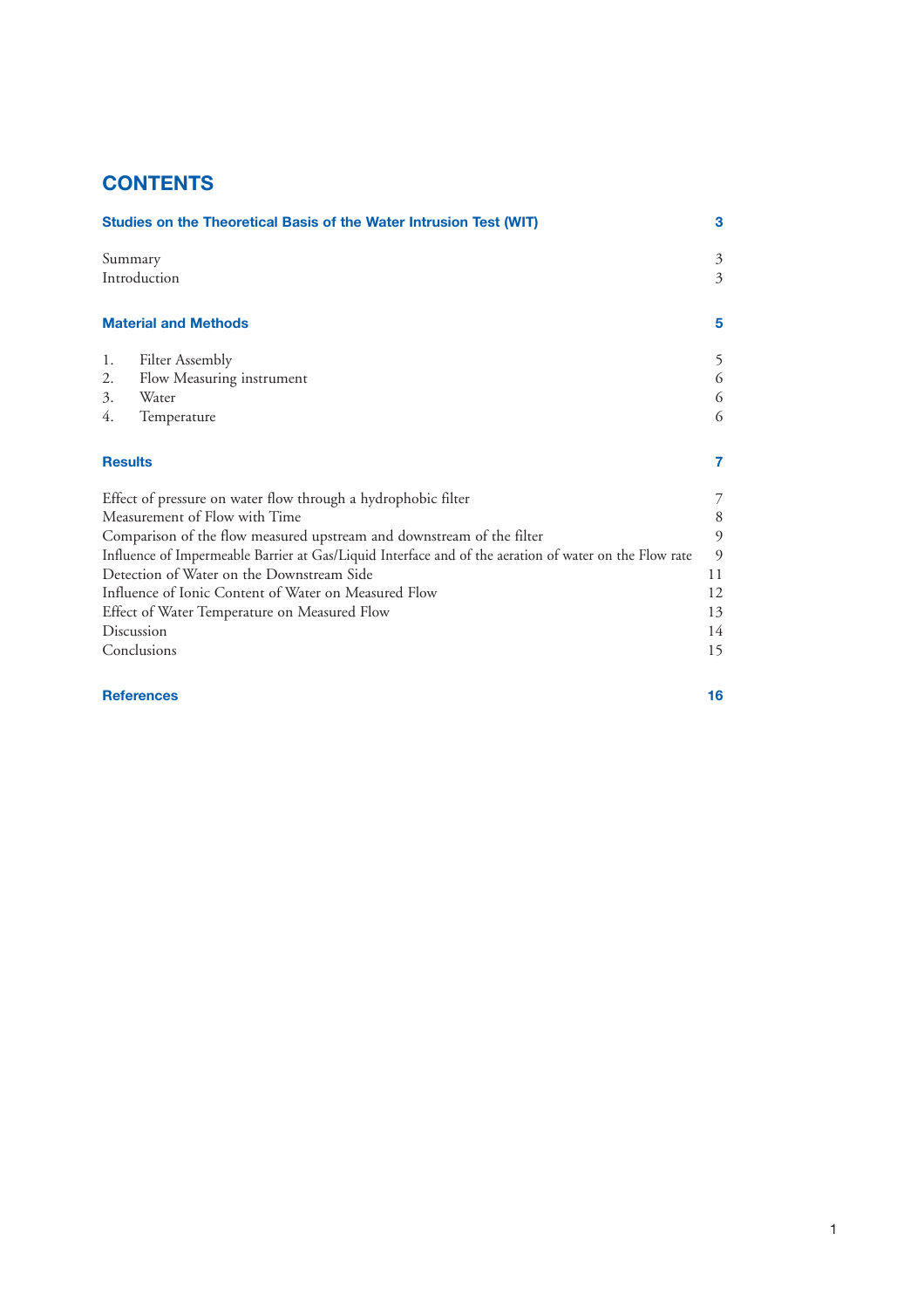# **Studies on the Theoretical Basis of the Water Intrusion Test (WIT)**

## **Summary**

There is an increasing requirement to integrity test sterile air filters *in situ*. The water intrusion test (WIT) offers benefits over existing methods, but its scientific basis is not well understood.

This study investigates what is being measured and provides data on the factors influencing the test. The role of evaporative flow when testing intact filters is clearly demonstrated and the effect of water quality and temperature quantified.

This improved understanding of the scientific basis of the test allows the factors influencing it to be controlled and enables a reliable correlation with bacterial challenge to be established.

### **Introduction**

Hydrophobic sterilising-grade membrane filters are widely used for the filtration of gases in the pharmaceutical industry. The hydrophobic properties are necessary to prevent wetting-out of the filters in the presence of water, which would result in high pressure drop. The hydrophobic properties also have a major influence on the practicalities of integrity testing.

Traditional integrity test methods for membrane filters, such as the Forward Flow test and the bubble point test, require that the filter membrane is fully wetted. For hydrophobic filters, this requires the use of an organic solvent, typically isopropyl alcohol (IPA). Use of these solvents imposes certain constraints which must be taken into consideration. In many cases, this has resulted in filters being tested 'off-line', which requires removing either the full assembly or the filter cartridge from the process line and performing the integrity test away from the production area where management of solvent handling is easier.

The major limitations of this approach are that the cartridge to housing seal may not be tested, there is potential for incorrect re-installation, and testing of the steam sterilised assembly prior to use requires aseptic manipulations. There is therefore an increasing need for an integrity test that can be performed *in situ* and does not require the use of organic solvents.

The water intrusion test potentially meets these requirements. An upstream water-based test is attractive as it is non-contaminating, eliminates the use of alcohol, uses a non-flammable test liquid and does not require downstream manipulations.

An intrusion test for the determination of pore-size distribution was first published in 1921 (1) and published for membrane filters in 1954 (2). These tests used mercury and are therefore not suitable for routine testing in production. The first attempt to perform a test with water as test fluid was reported in 1980 (3). This test was a gross failure test of flat-sheet filter membranes and was not correlated to bacterial removal.

The first attempt to correlate a water intrusion measurement to bacteria challenge for hydrophobic membrane filter cartridges was presented in 1990 (4). The test described was still based on the theory that pressurised water intrudes slowly into the matrix of an intact hydrophobic membrane and can be measured as a small volume change on the upstream side even at moderate pressures.

Damaged filters would show a much higher volume change due to the passage of water through the membrane and this would allow the test to discriminate between filters that passed or failed the bacterial challenge test. According to this theory, it would be expected that an intact filter would show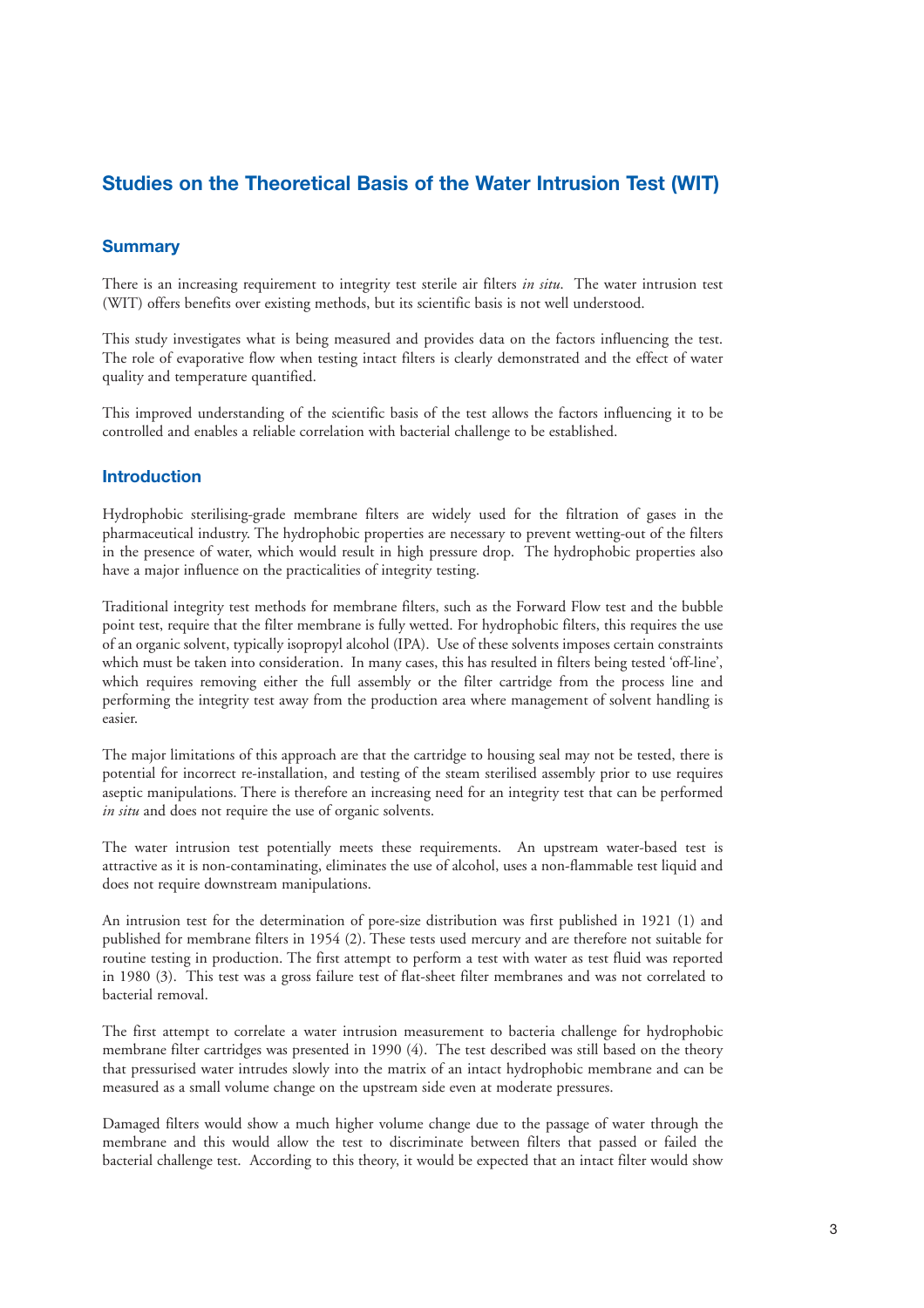no further intrusion of water into the membrane matrix and the volume change would approach zero after a certain test time. However, this conflicts with other observations that clearly demonstrate a small but continuous volume change over extended time periods. This has created a degree of uncertainty over the scientific basis of the water intrusion test which has deterred some potential users from adopting it.

Automated pressure-decay integrity test instruments such as 'Sartorius' 'Sartocheck' 3 and 'Millipore' 'Integritest' Exacta, incorporate options for water-based integrity testing of hydrophobic filters. In these instruments, pressure decay is measured over a fixed time period. This value is then automatically converted to a calculated averaged flow and reported as the test result.

The availability of advanced direct flow measurement instruments such as the 'Palltronic' 'TruFlow' and 'Flowstar', which continuously measure flow during the entire test sequence, has enabled further studies to be performed to investigate the theoretical basis of the test. This paper investigates the theoretical basis of the water intrusion test using direct flow measurement and the influence of factors such as water quality and temperature.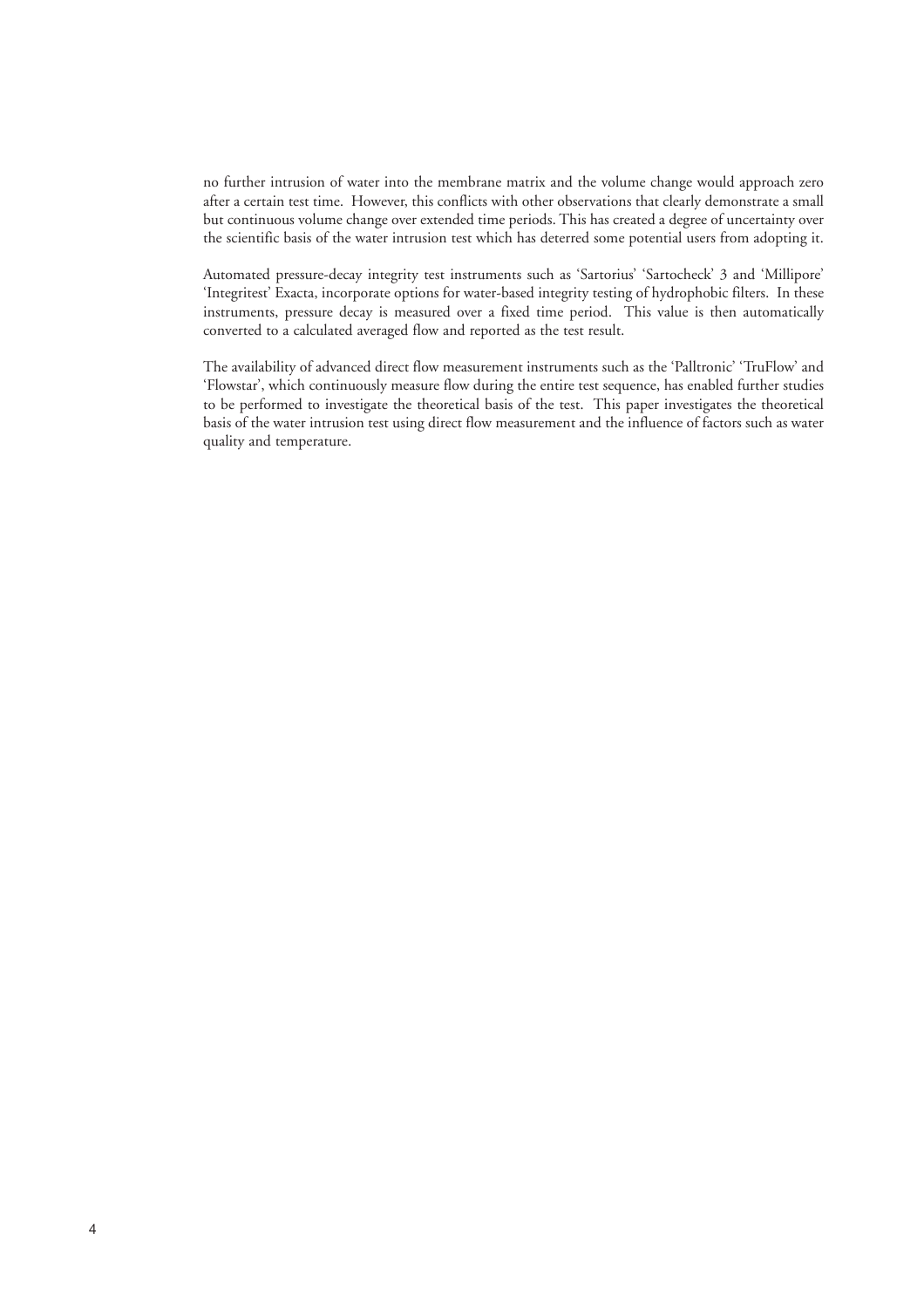# **Material and Methods**

# **1. Filter Assembly**

The test system used for these studies is shown schematically in **Figure 1**. All tests were performed with a new, dry 'Pall' 'Emflon' PFR filter cartridge incorporating a hydrophobic PTFE membrane, 25cm in length (Pall no. AB1PFR7PVH4), in a **Pall** stainless steel housing (part no. SASM011) and supplied by Pall Europe Limited, Portsmouth, UK. In principle, this test system can be applied to any sterilising-grade hydrophobic membrane filter.



*Figure 1: System for performing the Water Intrusion Test*

*Note: A) Basic system*

- *B) Installation of a latex barrier between gas phase and water phase*
- *C) Cooled traps installed downstream of the filter*

*D) Burette installed downstream of the filter*

For specific tests the system was modified as given in **Figure 1B** and **1C***.* **Figure 1B** shows the installation of a latex barrier. This barrier is installed by placing a latex balloon on top of the housing after filling with water and before pressurising the system. This barrier separates the water phase from the gas phase.

In **Figure 1C**, the two cooled traps (ice bath) shown are installed on the outlet of the filter housing. The first trap serves to collect the water passing through the filter, while the second trap excludes water vapour coming from the environment.

In **Figure 1D**, a burette is connected to the downstream side of the filter assembly and measures the volume of gas displaced by any transmembrane flow.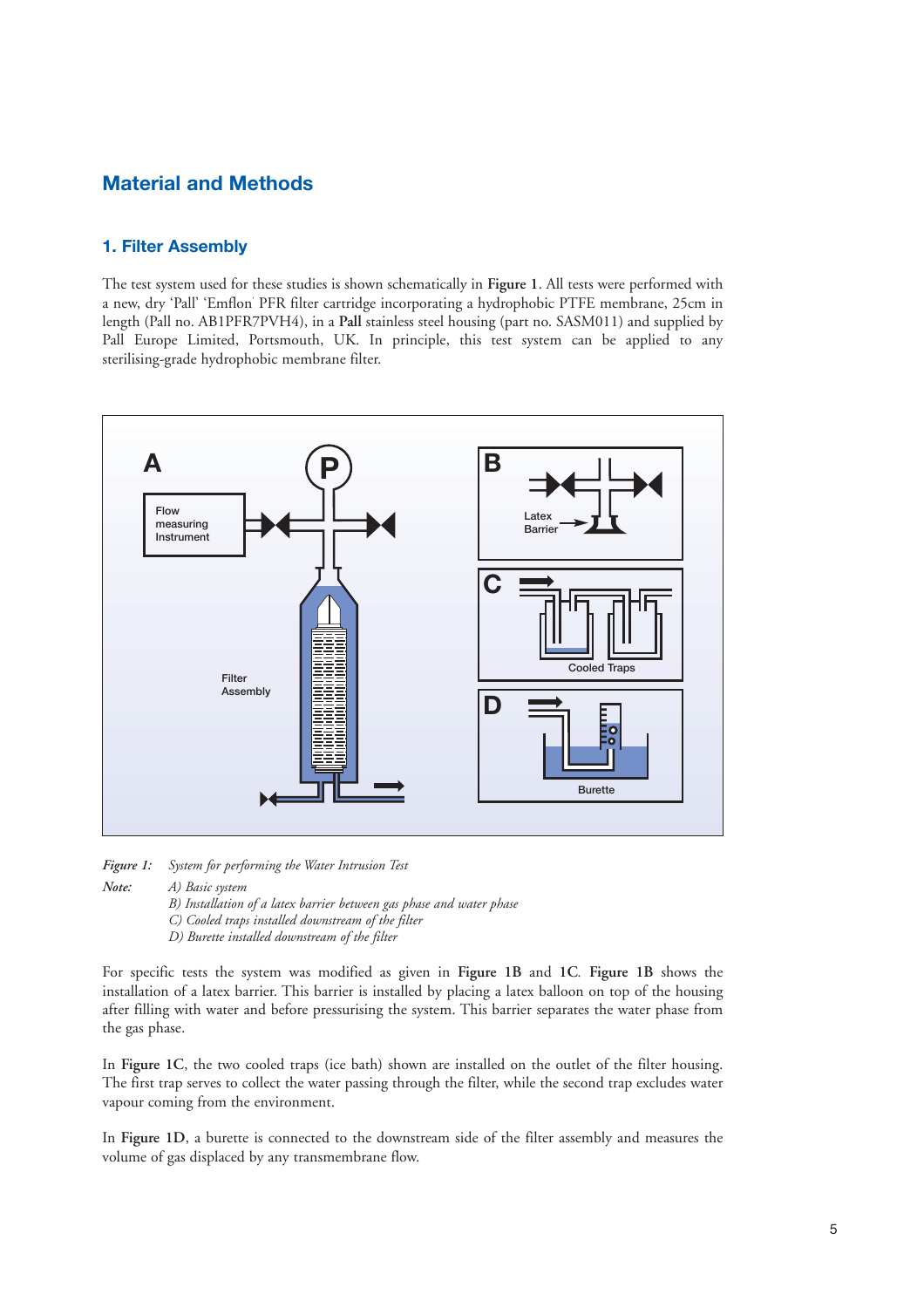# **2. Flow Measuring instrument**

The flow measuring instrument shown in **Figure 1** was a **Palltronic Flowstar** or a **Palltronic Truflow** (Pall Europe Limited, Portsmouth, UK). These devices pressurise the system on the upstream side and measure the flow into the system required to maintain this pressure.

# **3. Water**

Unless stated otherwise, deionised water with a conductivity of 2-3 µS/cm<sup>-1</sup> was used.

For tests with water saturated with air, this water was prepared by bubbling air through the water for 30 minutes. Deaerated water, was produced by boiling the water then cooling it in a sealed container before use.

The conductivity of the water was measured using a conductivity probe type WTW LF90/KLE1 (WTW, Weilheim, Germany).

# **4. Temperature**

The temperature of the water and the environment was 20 °C during the tests. For measurements at higher or lower temperatures, the filter assembly as given in **Figure 1A** was installed in a chamber with controlled temperature and the tests started when the temperature of the water and the environment were equal.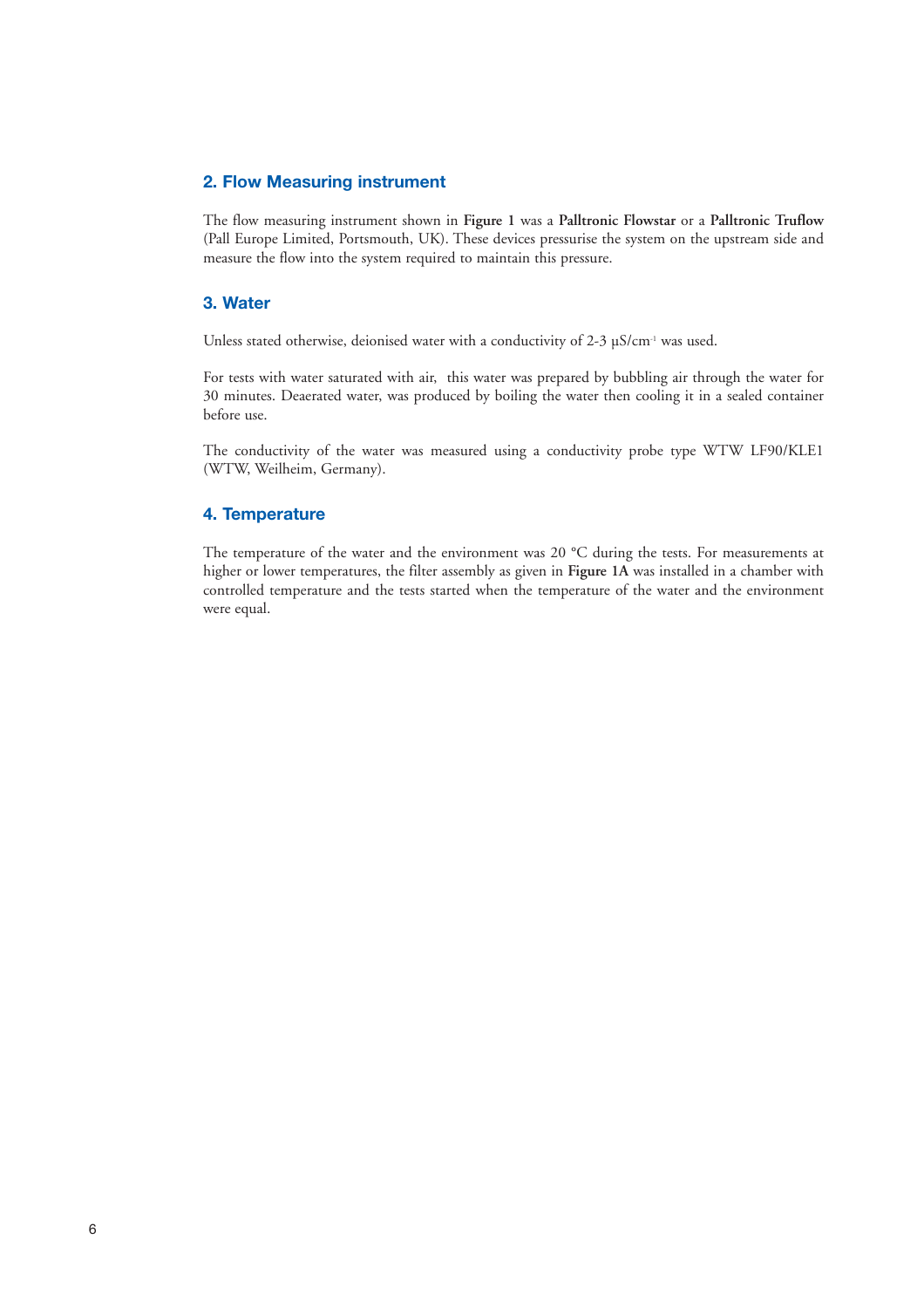# **Results**

# **Effect of pressure on water flow through a hydrophobic filter**

In this study, the upstream flow was measured for a range of applied pressures.

The results are presented graphically in **Figure 2**.



*Figure 2: Flow rate as a function of pressure*

At low pressures, a small but measurable flow was recorded. This stable flow increased with increasing pressure. In the region of 5.5 - 6.0 bar, a rapid increase in flow occurred. This non-linear increase is consistent with water breakthrough through the larger pores of the membrane. The pressure-dependent flow below this breakthrough zone must be associated with another mechanism.

As the water intrusion testing is performed at the lower end of this pressure range, typically 1.8 to 2.5 bar, it is important to understand the basis of the measured flow and the factors influencing it. Additional studies were therefore performed to investigate this further.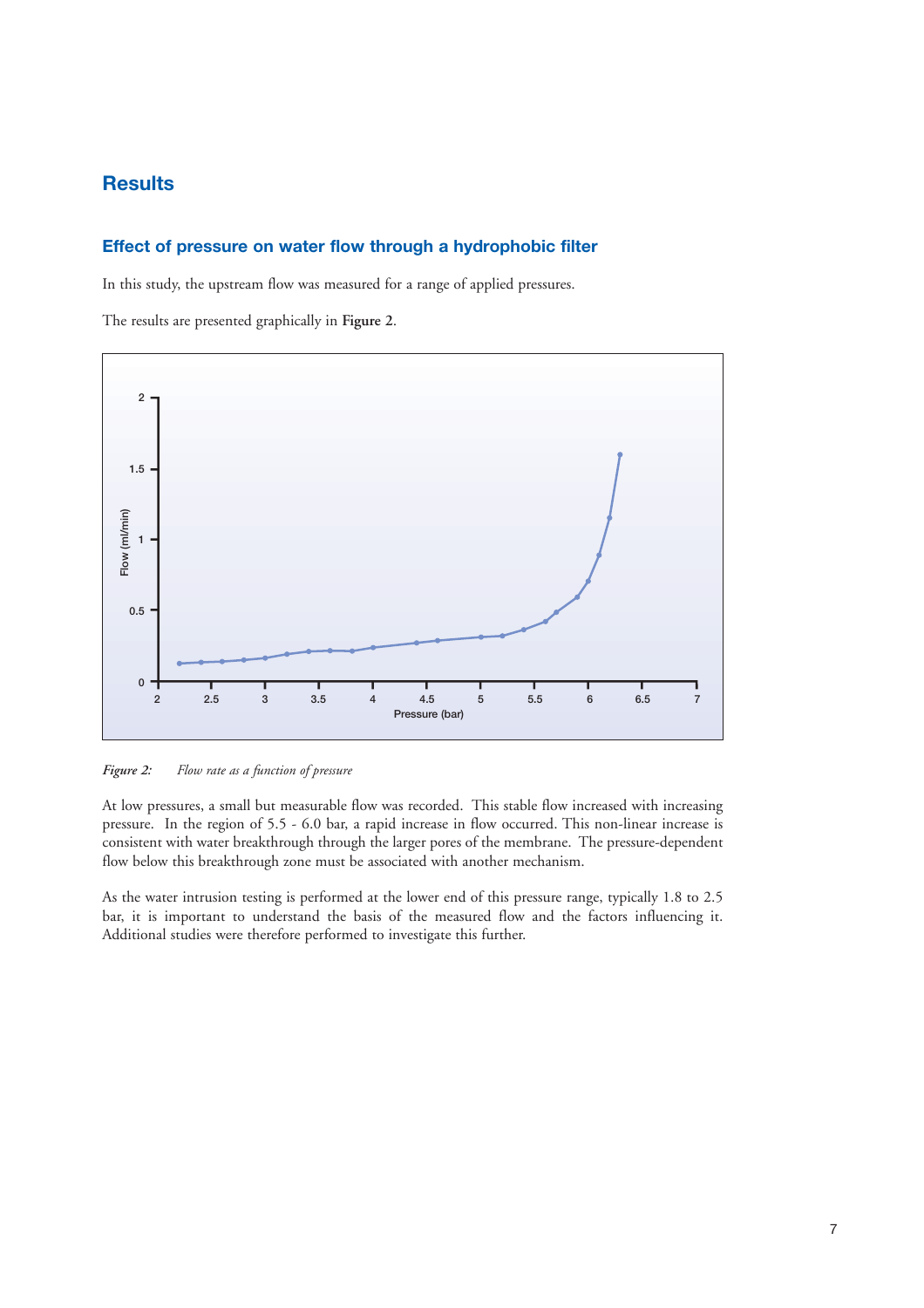## **Measurement of Flow with Time**

Measured flow on the upstream side of the filter could be explained by a number of effects. These can be more clearly understood when one considers the dynamics of the test sequence.

Pressurisation is achieved by the introduction of compressed air. It results in (1) compression of the pleated filter structure; (2) expulsion of air trapped in the membrane pleats; (3) cooling of the gas headspace following compressive heating (adiabatic effect); (4) water intrusion into the membrane structure; (5) dissolution of gas into the water, and (6) water flow through the membrane.

These effects were assessed by measuring the upstream flow as a function of time.

The results are given in **Figure 3**.



**Figure 3:** *Flow rate as a function of time*

During the early stage of the test, relatively high flows can be seen and all of the factors (1) to (6) noted above could contribute at this stage. However, the flow stabilises after approximately 20 minutes and then remains constant. This result and other extended time studies show that intact filters, after an initial stabilisation period, have a constant, measurable flow rate. This measurement cannot be explained by transient effects due to factors (1) to (4) listed above, as they would be expected to decrease to zero with time.

Further studies were therefore performed to assess whether this flow is associated with the transfer of gas into the water, or passage of water through the membrane.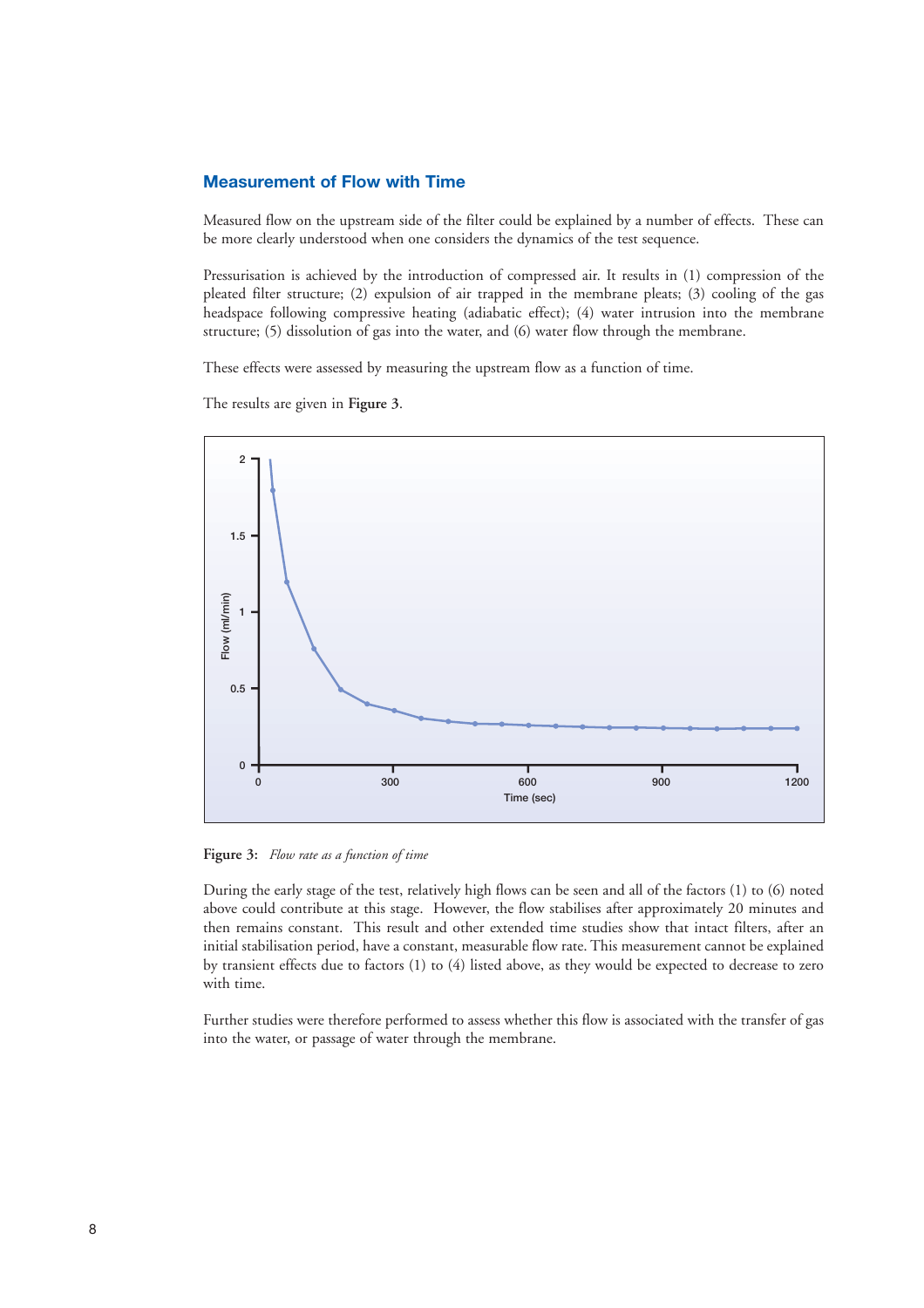# **Comparison of the flow measured upstream and downstream of the filter**

The water intrusion test is performed on the upstream side of the filter, and one of the basic issues concerns whether the stable flow measured on the upstream side of the filter results directly from flow across the filter. To test this, a burette was installed on the downstream side to measure the displaced volume on the downstream side of the filter and to compare it to the result of the flow-measuring device on the upstream side.

The results, summarised in **Table 1**, show that the flow measured on the upstream side is directly related to a volume transfer across the filter membrane.

| Flow upstream<br>(ml/min) | <b>Flow downstream</b><br>(ml/min) | <b>Filter</b><br>Serial No. |
|---------------------------|------------------------------------|-----------------------------|
| 0.12                      | 0.11                               | IA2417074                   |
| 0.11                      | 0.11                               | IA2417074                   |
| 0.14                      | 0.12                               | IA4294014                   |
| 0.12                      | 0.12                               | IA4294014                   |
| 0.13                      | 0.11                               | IA2417074                   |
| 0.12                      | 0.10                               | IA2417074                   |
| 0.15                      | 0.16                               | IA4294014                   |
| 0.13                      | 0.13                               | IA4294014                   |

#### **Table 1: Flow measured on the upstream and on the downstream side of the filter**

# **Influence of Impermeable Barrier at Gas/Liquid Interface and of the aeration of water on the Flow rate**

It has been suggested that a mechanism for the flow across the filter membrane could be pressurised gas dissolving into the test liquid, diffusing into and through the liquid and passing through the membrane to the downstream side of the filter. This gas transfer could account for the measured flow.

In order to evaluate the contribution of gas transfer into the liquid phase on the measured flow, an impermeable latex barrier was placed between the test liquid and the gas headspace. Flow measurements with the barrier in place were compared to the results using the same filter without the barrier. The results of this study are summarised in **Table 2**.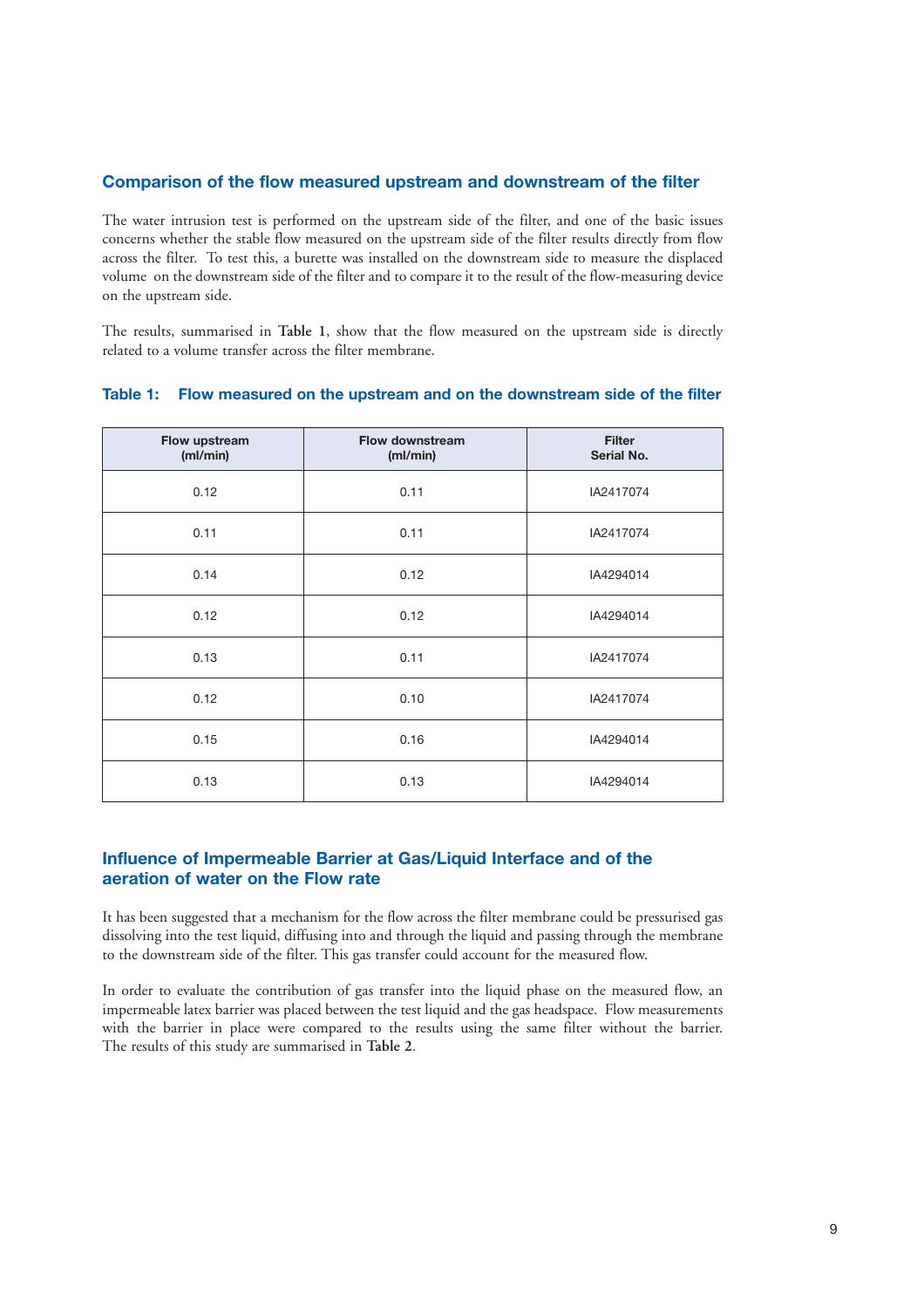| <b>Flow without barrier</b><br>(mI/min) | <b>Flow with barrier</b><br>(ml/min) | <b>Filter</b><br>Serial No. |
|-----------------------------------------|--------------------------------------|-----------------------------|
| 0.13                                    | 0.15                                 | IA4294014                   |
| 0.13                                    | 0.14                                 | IA6279246                   |
| 0.13                                    | 0.14                                 | IA4294014                   |

# **Table 2: Effect of a barrier on water intrusion flow rates**

The results show that the barrier had no effect on the measured flow rate. If the background flow of an intact filter was due primarily to the dissolution and transfer of gas to the downstream side, a major reduction in flow would have been expected with the barrier in place.

Further studies were performed to evaluate the possible transfer of gas through the liquid phase by comparing the effects of aerated and de-aerated water. If background flow was associated with dissolution of gas, then significant differences in water intrusion flow rates would be expected between the two test liquids.

The water intrusion results are presented in **Table 3**, and show that the level of aeration has no significant effect on the flow after stabilisation.

| <b>Water Quality</b> | <b>Measured Flow</b><br>(mI/min) |
|----------------------|----------------------------------|
| Aerated              | $0.16$ (Test 1)<br>0.16 (Test 2) |
| Deaerated            | $0.16$ (Test 1)<br>0.17 (Test 2) |

# **Table 3: Effect of water aeration on the measured flow**

These data are consistent with the results obtained using the impermeable barrier and suggest that any dissolution of gas into the water phase does not contribute significantly to the measured flow of an intact filter.

It was therefore concluded that the measured flow was due primarily to passage of water in vapour or liquid phase through the membrane.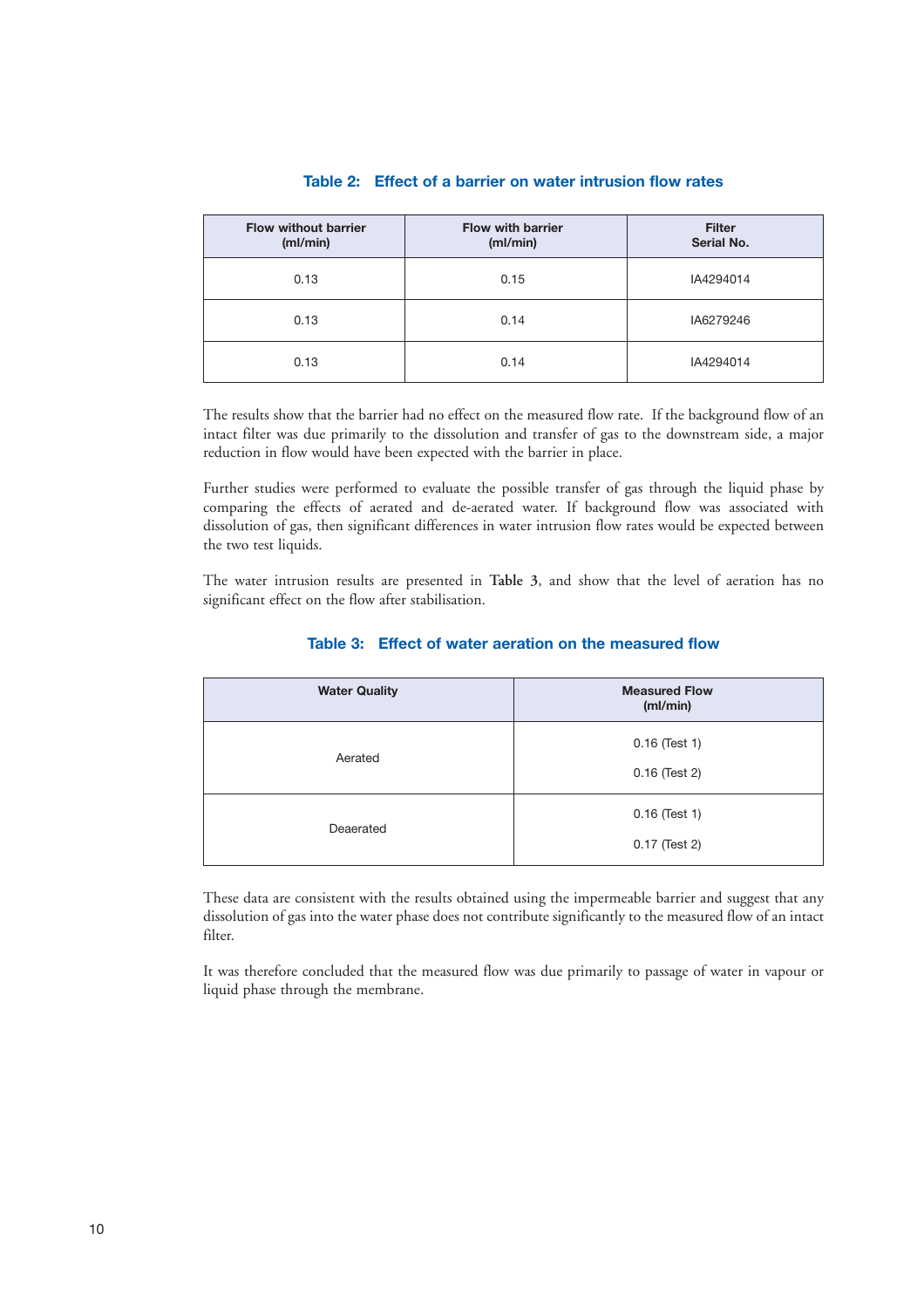# **Detection of Water on the Downstream Side**

The upstream flow rates measured on intact filters after stabilisation are typically in the order of 0.2 to 0.3 ml/min for a 25cm length filter. Furthermore, over the time span of the test, free water is not normally observed on the downstream side.

In order to establish the presence of water downstream it was necessary to ensure that both free water and water vapour could be collected in a controlled way. This was achieved using the equipment shown in **Figure 1C**.

A water intrusion test was performed on an intact filter. Because of the low flow it was necessary to extend the test time to 300 minutes to collect a significant amount of water on the downstream side.

Initial tests using potable water (that is, not de-ionised) showed that the water collected downstream had lower conductivity than that upstream. This suggested a possible mechanism involving vapour-phase flow through the membrane. To test this theory further, a 0.2% sodium chloride solution with high conductivity was used as the test liquid and the experiments repeated. The results are shown in **Table 4**.

#### **Table 4: Conductivity of water upstream and downstream of the filter**

| Conductivity (µS/cm <sup>-1</sup> ) |                   |  |
|-------------------------------------|-------------------|--|
| Upstream                            | <b>Downstream</b> |  |
| 3900                                | 100               |  |

The water collected downstream was of much lower conductivity than the sodium chloride solution, indicating the transfer of water molecules through the membrane but not sodium chloride ions. These results support the theory that the stabilised flow for an intact filter is primarily due to evaporation of water within the membrane, and vapour-phase flow through the membrane to the downstream side. This process results in the loss of water volume from the upstream side which can be measured under constant pressure conditions as flow on the upstream side.

The conductivity of the water collected downstream was higher than would be expected for pure condensate. This can be explained by the contribution of ionic contaminants in the downstream system.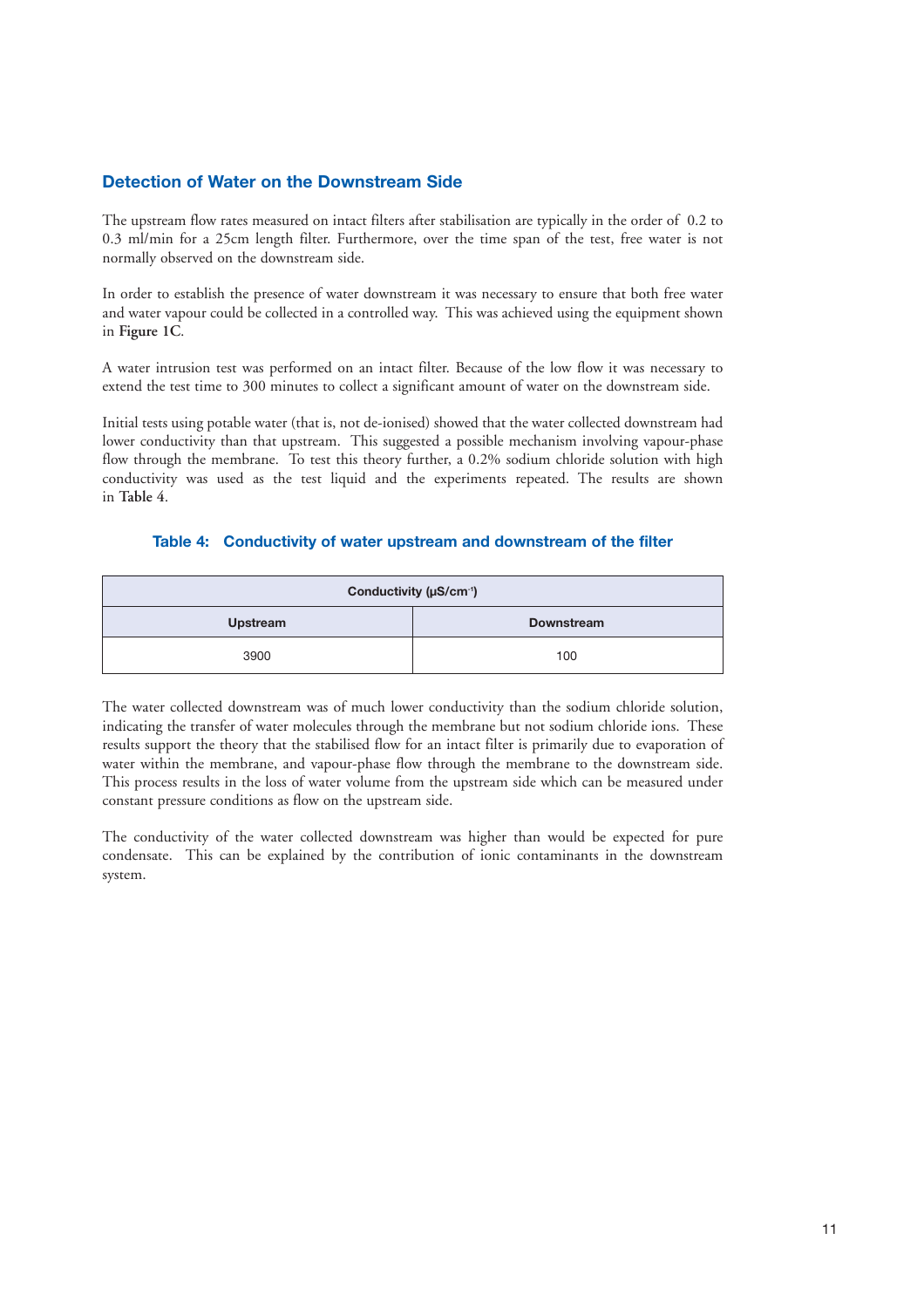# **Influence of Ionic Content of Water on Measured Flow**

Previous investigations (5) showed a relationship between the water quality and the measured flow. Further studies were therefore performed to understand the possible reasons for this relationship. A series of tests was performed on the same filter using liquids with a wide range of conductivity, achieved by adding Sodium Chloride to the water. The results are shown in **Table 5**. The surface tension of the test liquids was also measured to ensure that this was not a contributory factor.

| <b>Conductivity</b><br>$(\mu S/cm^{-1})$ | <b>Surface Tension</b><br>(dyn/cm) | <b>Flow</b><br>(ml/min) |
|------------------------------------------|------------------------------------|-------------------------|
| 0.2                                      | 71.9                               | 0.18                    |
| 2.3                                      | 70.6                               | 0.15                    |
| 727                                      | 70.5                               | 0.12                    |
| 3900                                     | 68.5                               | 0.07                    |
| 15700                                    | 67.1                               | < 0.04                  |

### **Table 5: Influence of the conductivity of the water on the measured flow**

The results confirm that the ionic content of the water has a significant influence on the measured flow. Increasing ionic strength and conductivity reduces the flow rate. This would be expected if the measured flow of an intact filter is primarily due to evaporation, as higher ionic strength would lead to lower evaporation. This would not be expected if flow of liquid water was the primary mechanism.

This study also shows the importance of controlling the quality of water used for routine testing. De-ionised water in the form of Purified Water or WFI is the preferred choice as it is readily available and appropriate for pharmaceutical use.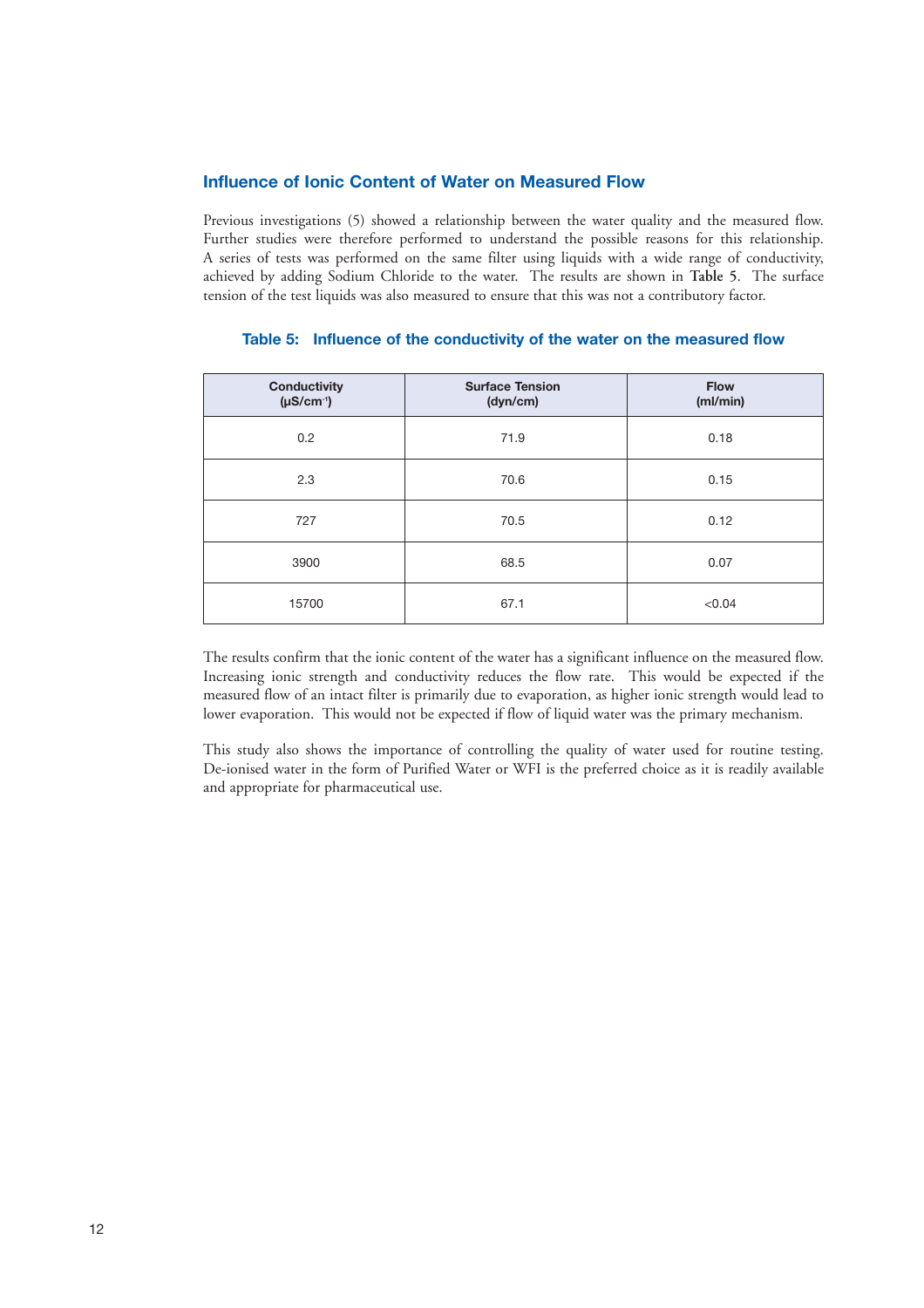### **Effect of Water Temperature on Measured Flow**

The influence of water temperature on the water intrusion test is unclear from earlier publications. Studies reported in 1990 (4) show a decrease in flow with increasing temperature while other studies (6) indicate an increase in flow with increasing temperature. Tests were performed at different temperatures but under conditions where the environmental temperature and water temperature were equal. In this way, any effects of environmental temperature were eliminated.

Results of these studies are summarised in **Figure 4.**



*Figure 4: Flow rate as a function of temperature*

The data show an increase in flow with temperature. This provides further evidence in support of an evaporative mechanism for intact filters, as the rate of evaporation would increase with temperature.

The results also show that water temperature must be considered when establishing test parameters for the water intrusion test.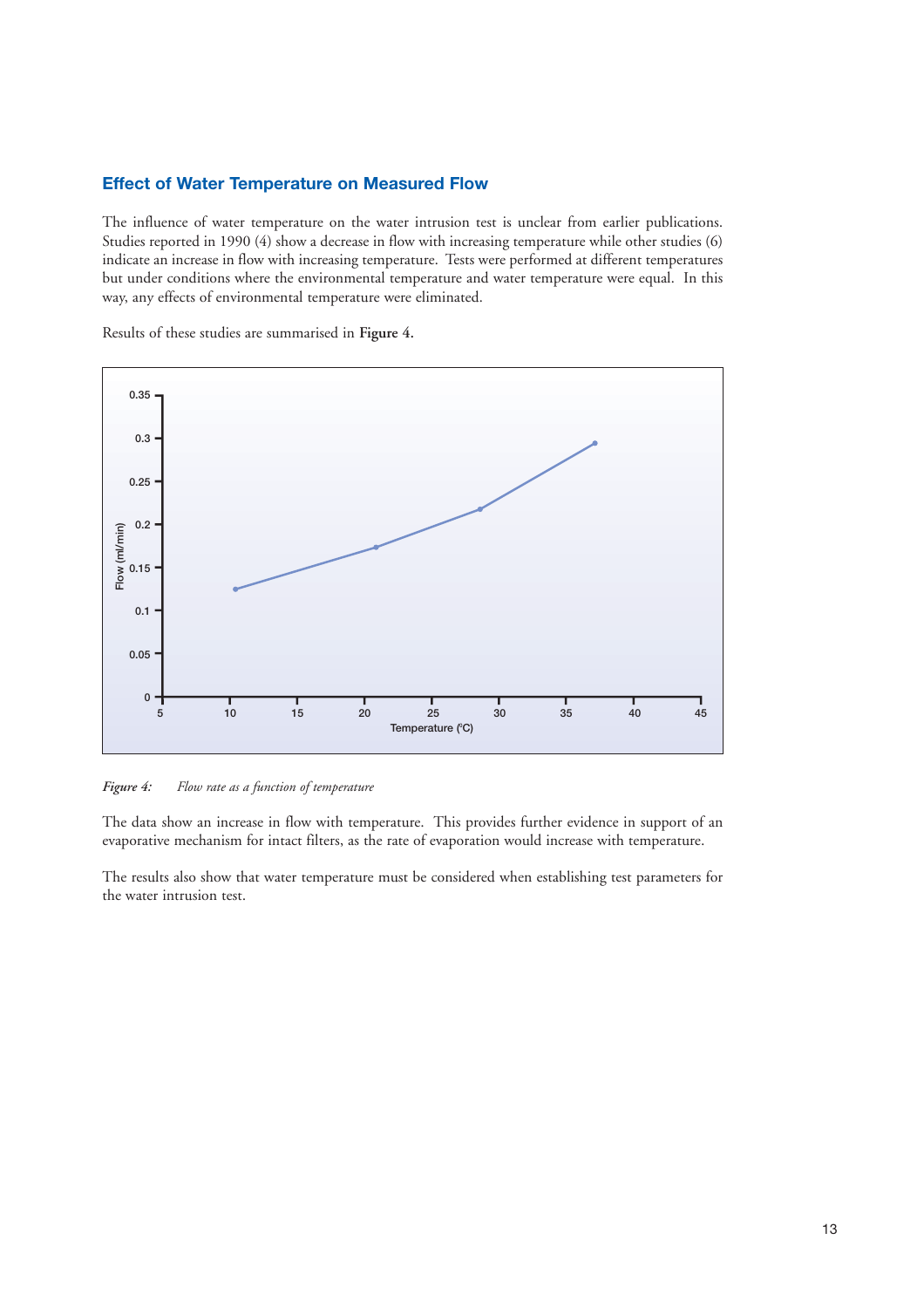### **Discussion**

Two explanations have previously been proposed for the observed flow on the upstream side of an intact filter during a water intrusion test: water intrusion into the membrane structure (4), and pleat compression (7).

Water intrusion into the membrane structure may occur to some extent during the initial pressurisation stage but would be expected to be complete in a short time. The measured flow would then become zero. In practice, this does not occur and therefore intrusion into the membrane structure cannot explain the continuous and stable flow that is measured over extended time periods.

Pleat compression occurs during the initial stabilisation phase of the test due to the high differential pressure at which the test is performed. The compression is detected as a flow upstream. However, this process must eventually stop when full compression has been reached. Compression effects cannot therefore account for the continuous and constant flow observed after stabilisation.

The data presented in this paper instead support the theory that the continuous measurable flow on the upstream side of an intact filter is primarily caused by evaporation of water across the membrane. When the hydrophobic filter is covered with water and the water is pressurised, evaporation will occur within the membrane. The resulting vapour will pass through the membrane to the downstream side of the filter. This results in water loss from the upstream side which can be measured by sensitive flow-measurement instruments.

This theory is supported by the following results. In the first instance, the conductivity of the water collected downstream of the filter is significantly lower than the conductivity of the water on the upstream side. This would not be the case if the flow was primarily due to liquid flow through larger pores of the membrane.

Secondly, the ionic content of the test fluid has a strong impact on the flow. Flow is reduced with increasing ionic concentrations. As evaporation is known to be reduced with increasing ionic concentration, this supports the theory that the primary flow mechanism is based on evaporation.

Third, the water temperature has a direct influence on flow. Flow increases with increasing temperature. Since rate of evaporation also increases with increasing temperature, this is consistent with an evaporative mechanism.

The results presented in this study explain why intact filters show a small but measurable flow when tested by the water intrusion test. Filters with oversized pores will show a higher flow due to direct flow of liquid water through the membrane.

This improved understanding of the scientific basis of the test allows the factors influencing the test to be controlled and enables a reliable correlation to be established against a destructive bacterial challenge test (8,9).

Practical guidelines on how to perform the test in a production environment are also available (9).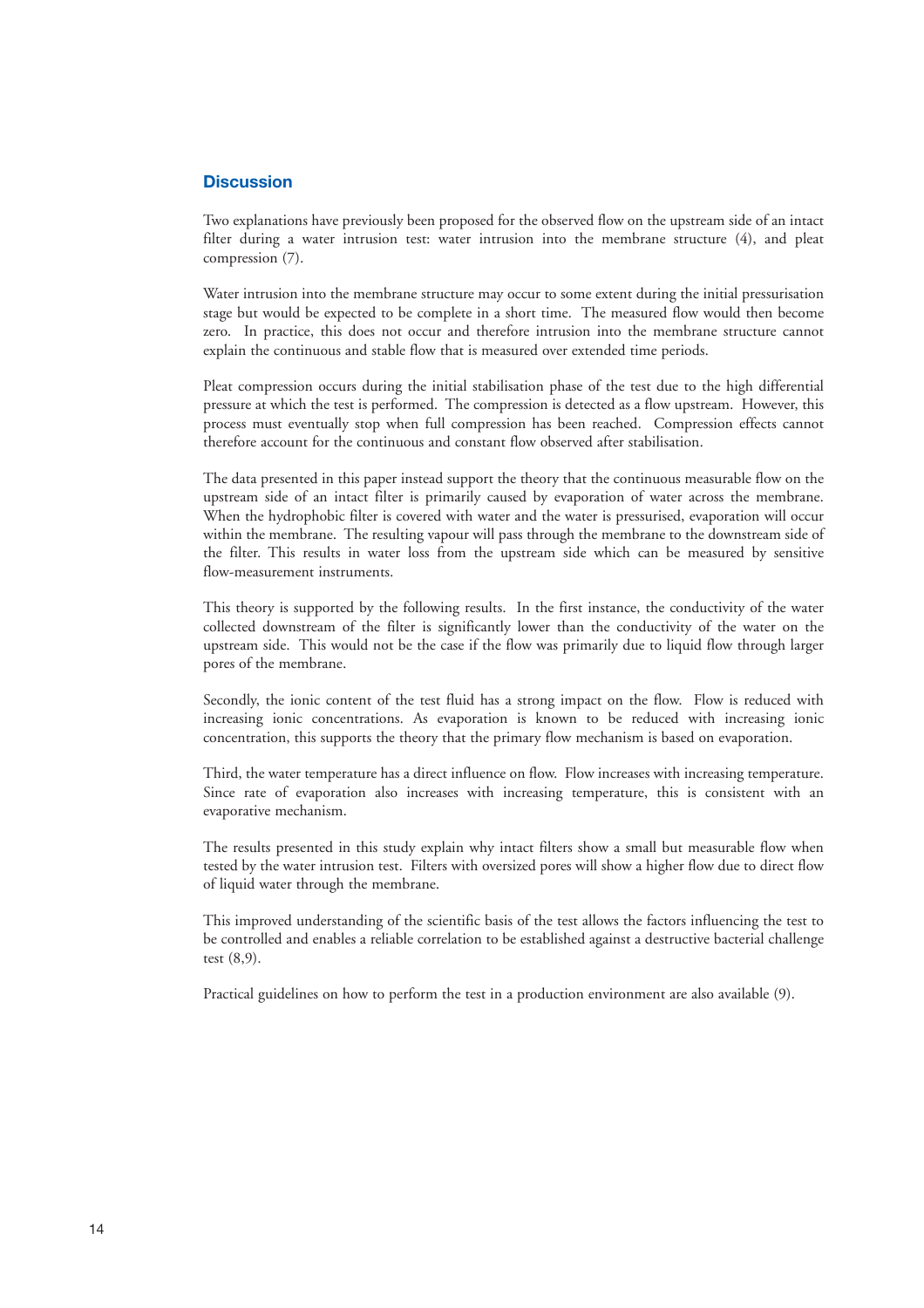# **Conclusions**

The uncertainties surrounding the basis of the water intrusion test have been removed by this study. The role of evaporative flow in intact filters has been clearly demonstrated and other factors influencing the test have been identified.

The latest developments in flow measurement instrumentation can accurately measure the low flow rates associated with water intrusion testing. With suitably validated test devices used under controlled conditions, the water intrusion test can be used as a reliable integrity test for hydrophobic filters.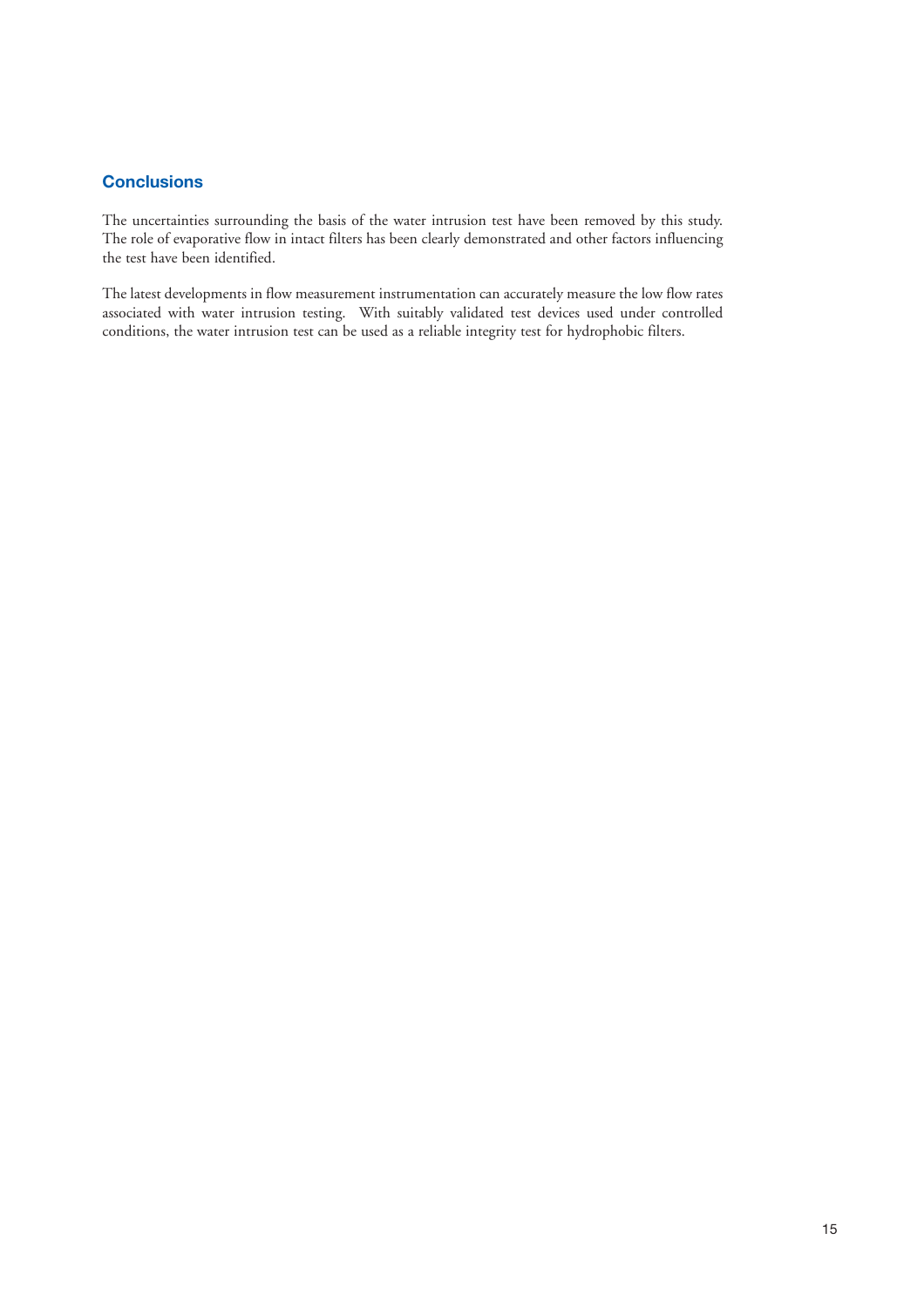# **References**

- 1. Washburn, F.W. ; Note on a Method of Determining the Distribution of Pore Sizes in a Porous Material, Proc. Natl. Acad. SCI, Vol 7, 1921, pp. 115 - 116 (1921).
- 2. Honald E, and Shau E ; Application of mercury-intrusion method for determination of pore size distribution to membrane filters, Science, Vol 120, p 805 (1954).
- 3. Gelman Sciences, Filtration Catalogue and System Design Guide (1980).
- 4. Dosmar et al, The Water Pressure Integrity Test: a new Integrity Test for Hydrophobic Membrane Filters. Journal of Parenteral Science and Technology Vol 46 (4) pp. 102 - 106 (1990).
- 5. Analysis of water penetration through hydrophobic filters. Pall Publication STR 1427, 1994.
- 6. Dosmar et al, A new in-place integrity test for hydophobic membrane filters, Filtration & Separation, 30 (4) p. 305 - 309 (1993).
- 7. Tingley et al, Water-Flow integrity testing: A viable and validatable alternative to alcohol testing, PDA Asian Symposium (1994).
- 8. Emflon PFR validation guide, Pall Publication STR 1576, 1996.
- 9. The Pall Water Intrusion Test for Integrity Testing Sterile Gas Filters. Pall Publication STR 1603, 1997.